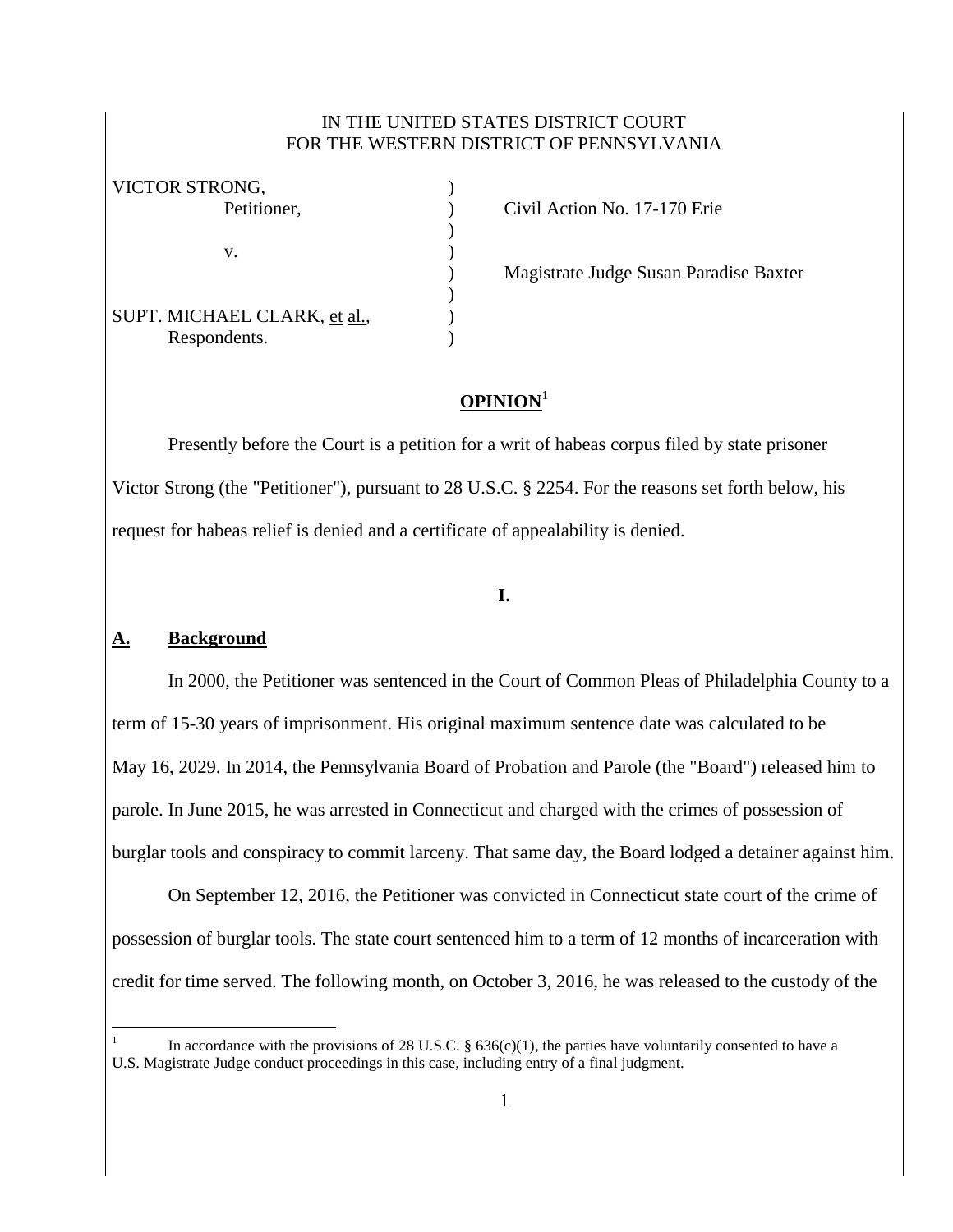Pennsylvania Department of Corrections. The Board subsequently held a parole revocation hearing. In a Notice of Board Decision dated December 19, 2016, it advised the Petitioner that he was recommitted as a convicted parole violator to serve 6 months of backtime and that his maximum sentence date was recalculated to be June 2, 2030. In that same Notice, the Board also explained to the Petitioner:

**This decision involves an issue that is subject to the Board's administrative remedies process. See 37 Pa. Code Sec. 73. Failure to administratively appeal the decision may affect your legal rights.** If you wish to appeal this decision, you must file a request for administrative relief with the Board within thirty (30) days of the mailing date of the decision. This request shall set forth specifically the factual and legal bases for the allegations. You have the right to an attorney in this appeal and in any subsequent appeal to the Commonwealth Court. You may be entitled to counsel from the Public Defender's Office at no cost. Enclosed with this Board decision is an administrative remedies form and the names and addresses of all the Chief Public Defenders in the Commonwealth. Any request for a public defender should be sent directly to the Public Defender's Office in the county where you currently reside.

Resp. Attach. 11 (emphasis added).

The Petitioner did not pursue the state review process available to him. In July 2017, he filed with this Court the instant petition for a writ of habeas corpus pursuant to 28 U.S.C. § 2254. Under this statute, "[t]he Supreme Court, a Justice thereof, a circuit judge, or a district court shall entertain an application for a writ of habeas corpus in behalf of a person in custody pursuant to the judgment of a State court only on the ground that he is in custody in violation of the Constitution or laws or treaties of the United States." 28 U.S.C. § 2254(a). Errors of state law are not cognizable. Id. See, e.g., Estelle v. McGuire, 502 U.S. 62, 67-68 (1991).

The Petitioner claims that the Board has subjected him to cruel and unusual punishment in violation of the Eighth Amendment. He alleges that it failed to follow its regulations when it did not put a minimum sentence date on its December 19, 2016, Notice. "By this abuse of power," the petitioner alleges, he "received a second hit by the parole board." (ECF No. 14 at 2).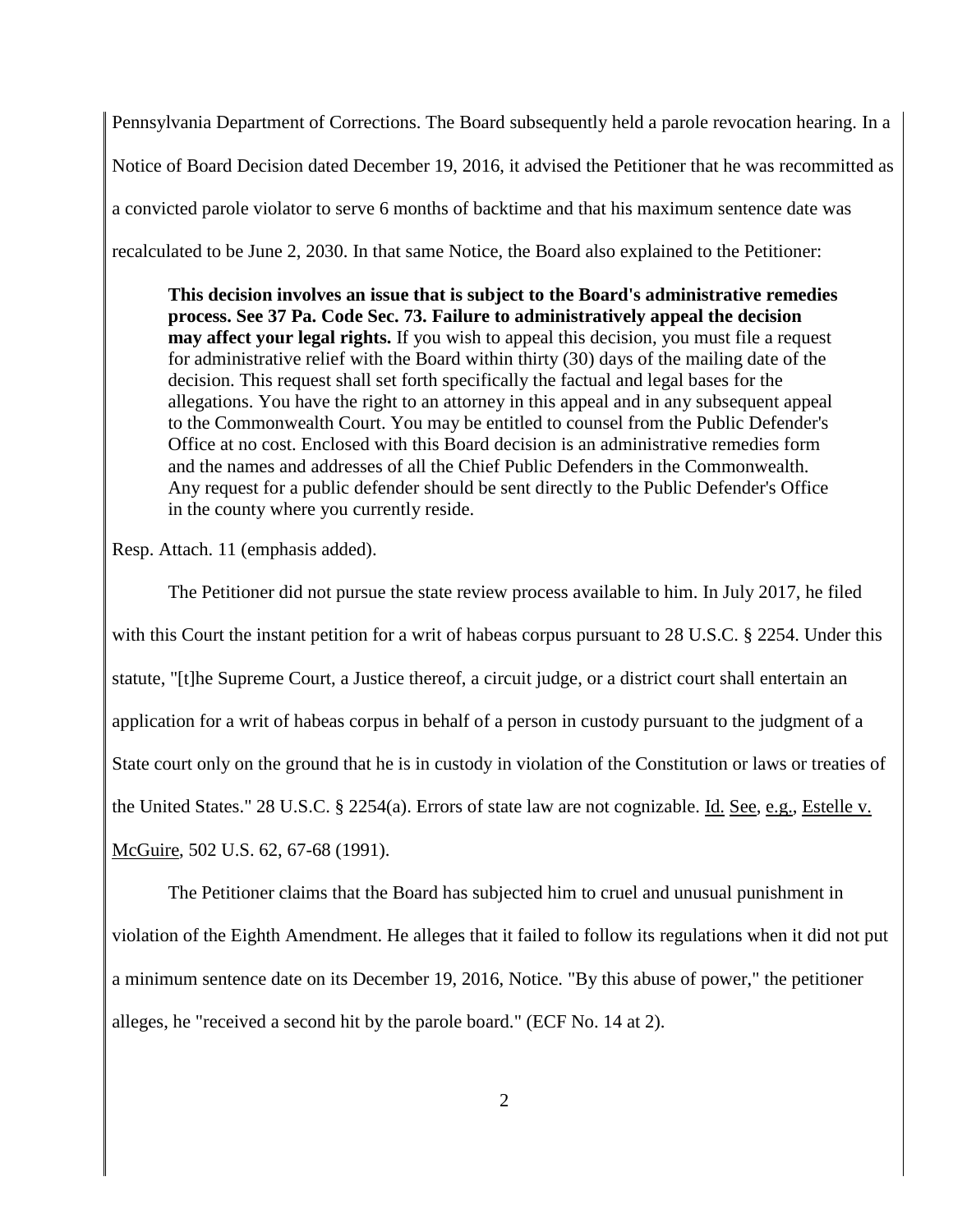In their answer (ECF No. 9), Respondents contend that any federal constitutional claim that the Petitioner is raising is procedurally defaulted (in addition to having no merit). The Petitioner filed a reply (ECF No. 14), but he did not address the Respondents's contention that his claim is procedurally defaulted.

#### **B. Discussion**

Although it appears that the Petitioner's allegations have no merit, the Respondents are correct that any federal constitutional claim that he is raising is procedurally defaulted and, therefore, must be denied for that reason. The "exhaustion doctrine" requires that a petitioner challenging his state custody must raise his federal constitutional claims in state court through the proper procedures before he litigates them in a federal habeas petition. See, e.g., Lambert v. Blackwell, 134 F.3d 506, 513 (3d Cir. 1997) ("[i]t is axiomatic that a federal habeas court may not grant a petition for a writ of habeas corpus unless the petitioner has first exhausted the remedies available in the state courts.") (citing 28 U.S.C. § 2254(b)(1)(A)). It is "grounded in principles of comity; in a federal system, the States should have the first opportunity to address and correct alleged violations of state prisoner's federal rights[,]"Coleman v. Thompson, 501 U.S. 722, 731 (1991), and "is designed to give the state courts a full and fair opportunity to resolve federal constitutional claims before those claims are presented to the federal courts[.]"O'Sullivan v. Boerckel, 526 U.S. 838, 845 (1999). The Supreme Court has held that a petitioner must have "invoke[d] *one complete round of the State's established appellate review process*[,]" in order to satisfy the exhaustion requirement. O'Sullivan, 526 U.S. at 845 (emphasis added).

The Board explained to the Petitioner the administrative review process. The Petitioner did not even complete the first step, which was to seek administrative review with the Board itself. 37 Pa. Code § 73.1. If he had completed that step and the Board denied his appeal, the Petitioner then would have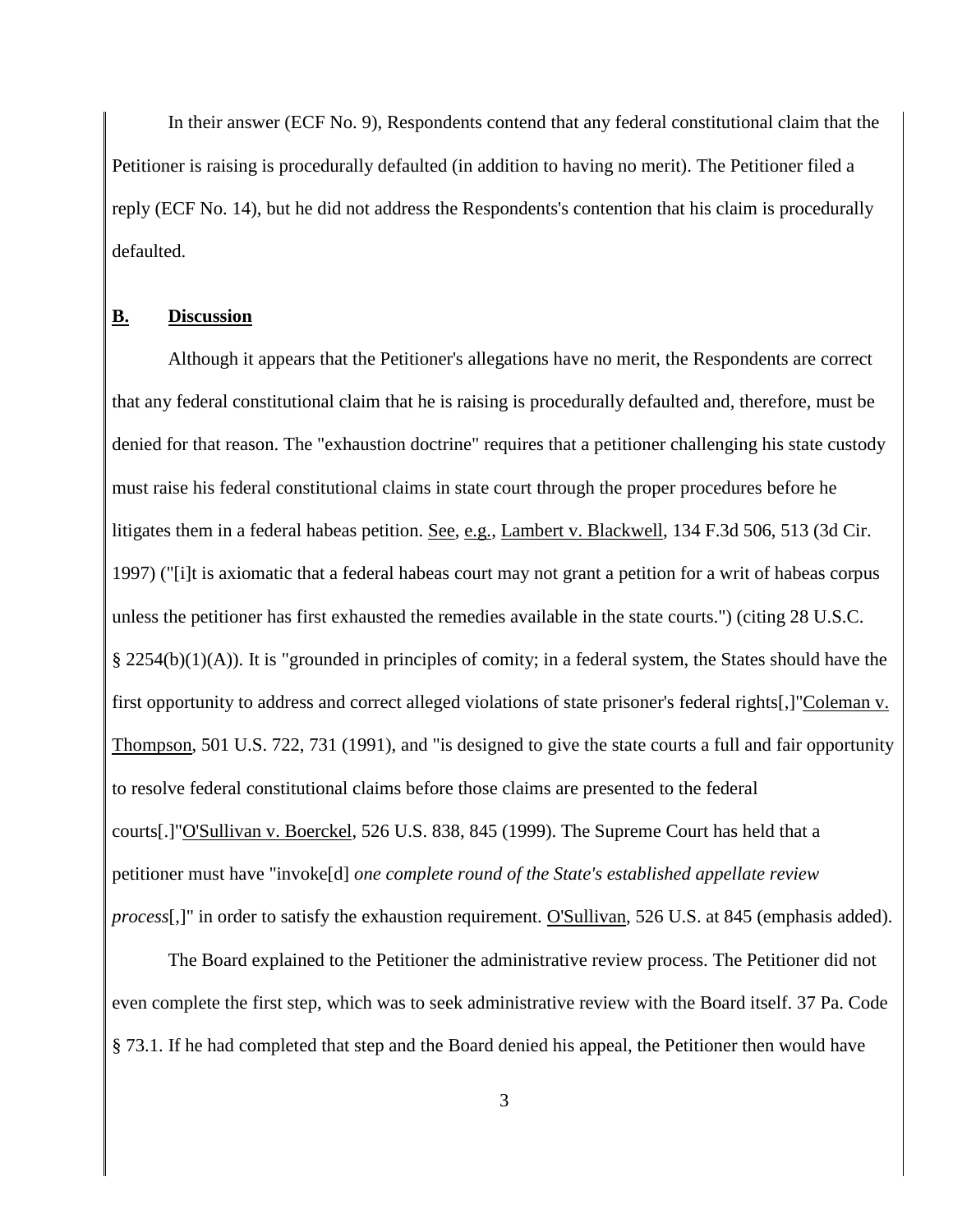had to file an appeal of the Board's decision with the Commonwealth Court. 42 Pa.C.S. § 763(a). Then, if the Commonwealth Court affirmed the Board's decision, the Petitioner would have had to pursue an appeal with the Supreme Court of Pennsylvania before he could raise his claims in a federal habeas petition. Pa.R.A.P. 1114; Williams v. Wynder, 232 F.App'x 177, 179-80 (3d Cir. 2007).

Because Petitioner did not "invoke[] *one complete round of the State's established appellate review process*[,]" he did not exhaust his habeas claim. O'Sullivan, 526 U.S. at 845. The time for him to file an administrative appeal has expired and, therefore, it would be futile for him to attempt to do so now. As a result, any federal constitutional claim that the Petitioner raised in his petition is procedurally defaulted for the purposes of federal habeas review. See, e.g., Lines v. Larkins, 208 F.3d 153, 16069 (3d Cir. 2000); Werts v. Vaughn, 228 F.3d 178, 192 (3d Cir. 2000). Like the exhaustion doctrine, the doctrine of procedural default is "grounded in concerns of comity and federalism," Coleman, 501 U.S. at 730, and it bars federal habeas review of a claim whenever the petitioner failed to raise it in compliance with a state's procedural rules. Edwards v. Carpenter, 529 U.S. 446, 451 (2000); Wainwright v. Sykes, 433 U.S. 72 (1977); Lines, 208 F.3d at 162-69.

Based upon all of the foregoing, the petition is denied.

#### **C. Certificate of Appealability**

Section 102 of AEDPA, which is codified at 28 U.S.C. § 2253, governs the issuance of a certificate of appealability for appellate review of a district court's disposition of a habeas petition. It provides that "[a] certificate of appealability may issue...only if the applicant has made a substantial showing of the denial of a constitutional right." "When the district court denies a habeas petition on procedural grounds without reaching the prisoner's underlying constitutional claim, a [certificate of appealability] should issue when the prisoner shows, at least, that jurists of reason would find it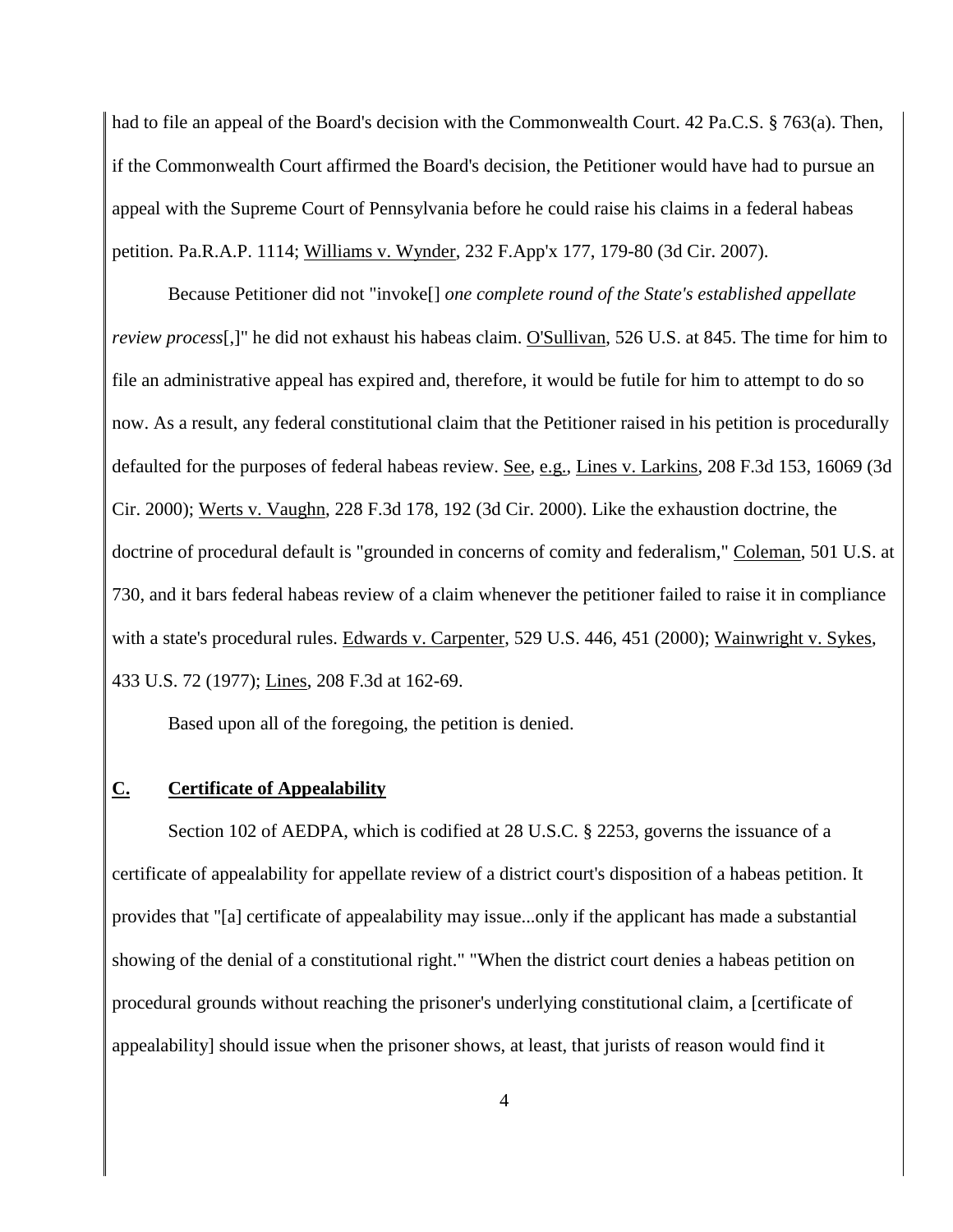debatable whether the petition states a valid claim of the denial of a constitutional right and that jurists of reason would find it debatable whether the district court was correct in its procedural ruling." Slack v. McDaniel, 529 U.S. 473, 484 (2000). Applying that standard here, jurists of reason would not find it debatable whether Petitioner's claim for habeas relief should be denied Accordingly, a certificate of appealability is denied.

#### **II.**

For the reasons set forth above, the Petitioner's request for habeas relief is denied and a certificate of appealability is denied. An appropriate Order follows.

/s/ Susan Paradise Baxter Dated: September 25, 2017 SUSAN PARADISE BAXTER United States Magistrate Judge